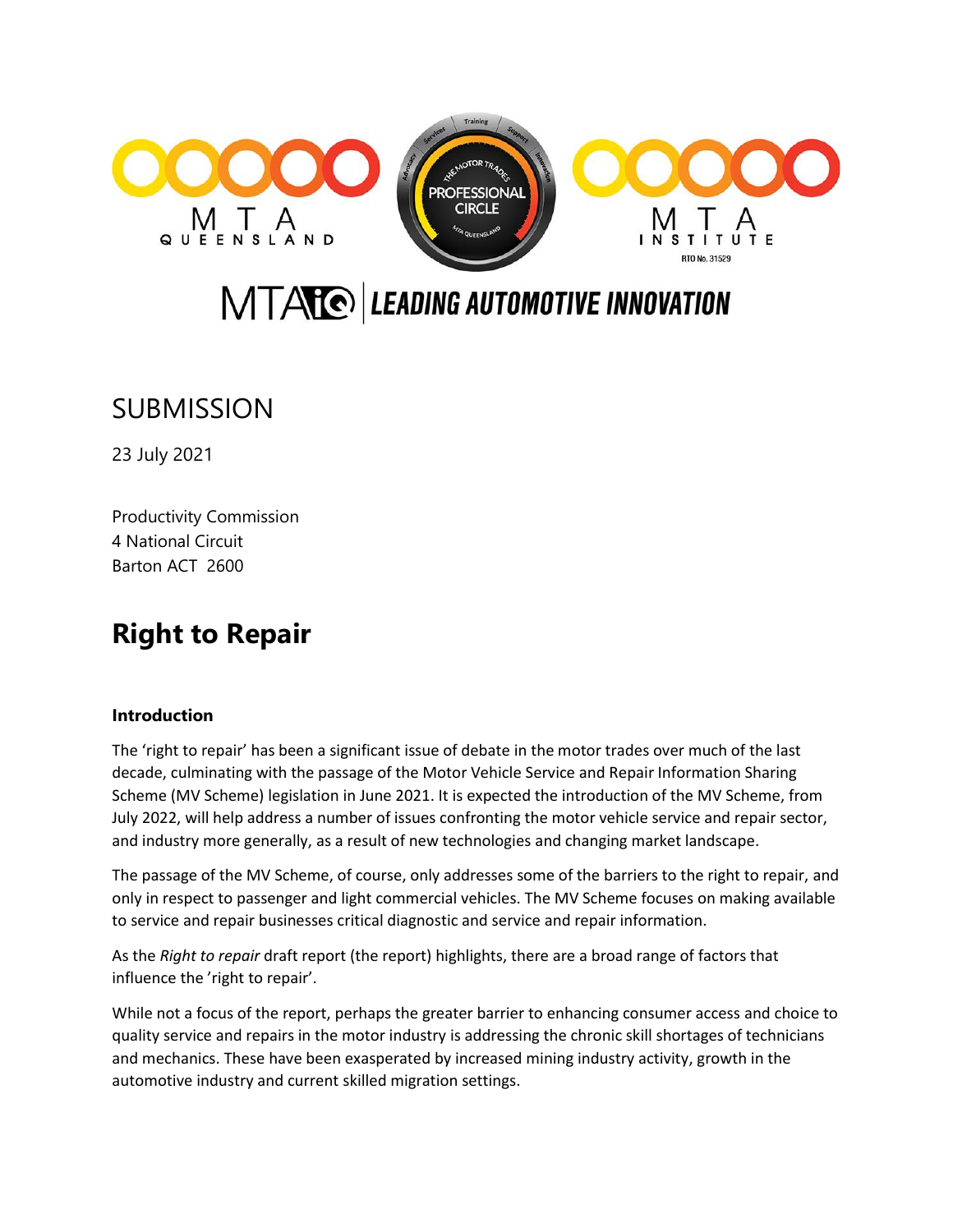For the motor vehicle market, the intersect between manufacturers' warranties and service and repair activities has emerged as a key issue, particularly as warranties have become an increasing important part of the new vehicle value proposition or 'package'. Accordingly, the Motor Trades Association Queensland (MTA Queensland) welcomes the attention to this issue.

While passenger and light commercial vehicles make up the great bulk of the motor industry's service and repair market, the agricultural machinery service and repair market is identified in the report as reflecting some of the same issues that led to the establishment of the MV Scheme. These have also been highlighted in the May 2021 ACCC report, *Agricultural machinery market study* (ACCC report). The MTA Queensland particularly welcomes the opportunity to provide advice on the agricultural machinery service and repair market from the practical perspective of its members who support customers and communities across Queensland.

Accordingly, the MTA Queensland submission focuses on the draft recommendations and information requests to provide greater clarity in regard to service and repair rights, especially during the warranty period, and the report's consideration of the agricultural machinery service and repair market.

## **Key points**

- Alternative dispute resolution mechanisms need to have a strong 'up front' focus on clarifying concerns particularly in relation to the motor industry where a range of complex issues can impact on claims of vehicle or machinery faults.
- While the proposal to evaluate the MV Scheme after three years is supported, it will also be important that the Scheme's implementation be closely monitored to ensure participants are appropriately credentialled.
- Additional 'fair use' or 'fair dealing' measures should await the review of the implementation and operation of the MV Scheme.
- While MTA Queensland supports additional text in warranties to inform consumers that consumer guarantees do not require authorised repair or spare parts, it is also important that consumers understand their responsibilities, as well as rights, in exercising their service or repair choices.
- MTA Queensland supports competent, qualified repairers using OEM equivalent aftermarket components providing warranty services.
- The action for the ACCC to develop guidance materials to assist purchasers of agricultural machinery outlined in the ACCC report may be worth consideration for a broader application to high-cost or complex products.

## **Enhancing access to consumer rights**

The draft report outlines the issues consumers can experience in having faulty product concerns addressed. Concerns with having motor vehicle warranty claims resolved are prominent in the consumer complaints lodged with the ACCC outlined in the report.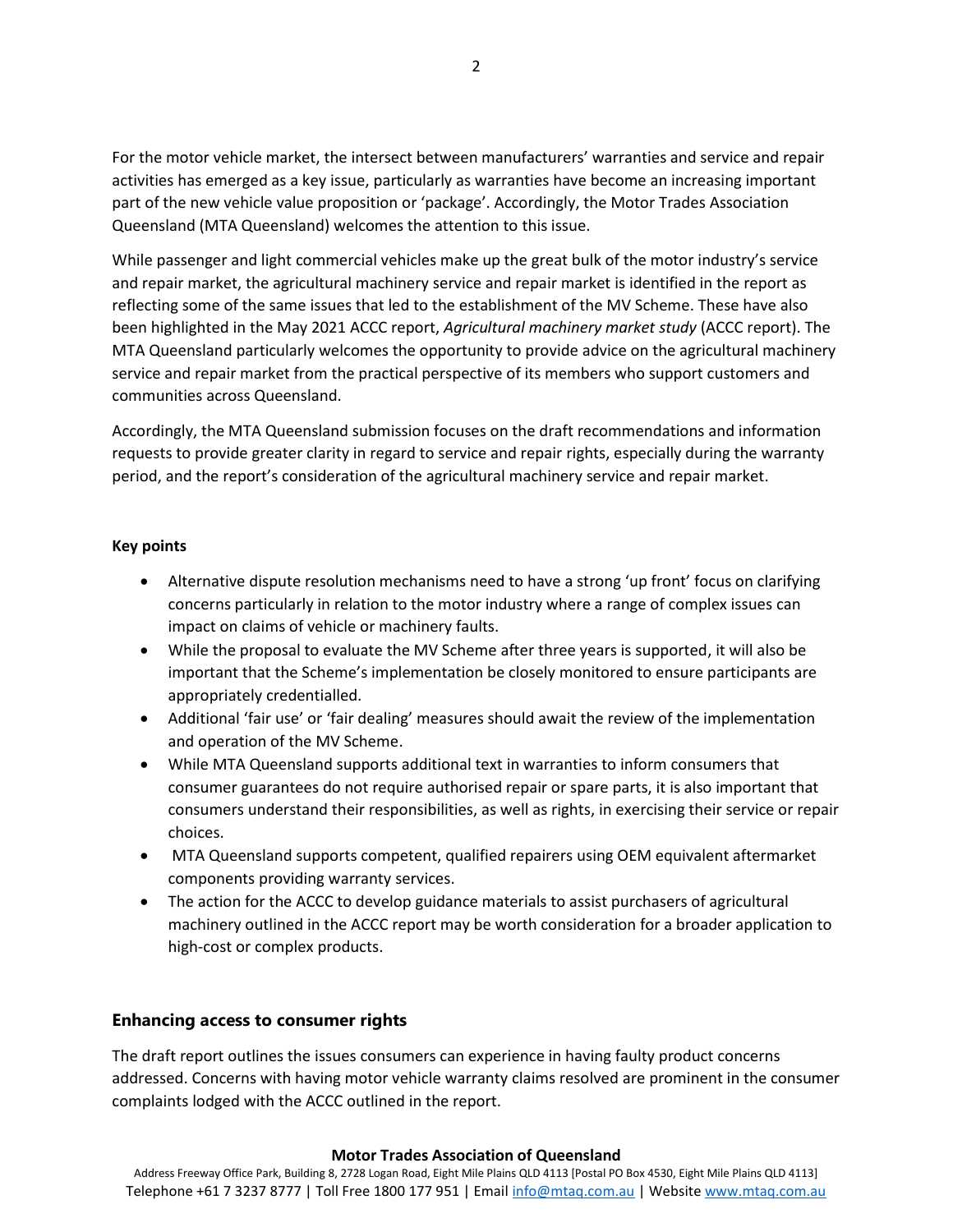MTA Queensland members are committed to a number of values that support positive dealings and outcomes with their clients. To support this commitment, the MTA Queensland provides a process to assist consumers to resolve complaints with its member businesses. It seeks to provide a simple, supported process to resolve complaints and concerns.

This MTA Queensland support often helps to 'start the conversation', clarify concerns and address confusion and misunderstandings that often underpin consumer complaints in service and repair markets.

It is also worth noting that the motor industry more broadly has a strong customer focus with strategies to raise and address customer concerns. Customer surveys are routine across motor vehicle and machinery dealer franchises and some independent repairers, often backed by individual service and repair event follow up and sanctions. In the agricultural machinery market this can involve manufacturer customer surveys following services as well as end of warranty customer satisfaction surveys. Such surveys provide an opportunity for dealers to address any shortcomings direct with their customers.

While the MTA Queensland broadly supports proposed alternative dispute resolution mechanisms**,** some caution is warranted **(Draft rec. 3.2)**. There needs to be a strong 'up front' focus on clarifying concerns particularly in relation to the motor industry where a range of complex issues can impact on claims of vehicle or machinery faults. An industry supported 'exploration' may assist in the early and less costly resolution of complaints.

Without mechanisms to efficiently explore complaints for complex consumer products, alternative disputes processes may become bogged down, especially if they are complemented by reforms that promote greater consumer complaints. Such an outcome will invariably lead to greater costs, frustration and inconvenience for consumers, business and industry and governments administering alternative dispute mechanisms.

Noting the significant number of complaints relating to guarantees and warrantees received by the ACCC and its readiness to act, particularly in the case of the motor industry, it is not clear how a 'super complaints' mechanism will provide a significant additional benefit to consumers, businesses or regulators **(Draft rec 3.3)**.

## **Enable access to repair supplies**

As noted above, the MV Scheme has been legislated with implementation from July 2022. The proposal to evaluate its costs and benefits after three years is supported **(Draft rec 4.1)**. It will also be important that the MV Scheme's implementation be closely monitored to ensure the 'rules' for participation are appropriate and its impact is that sought.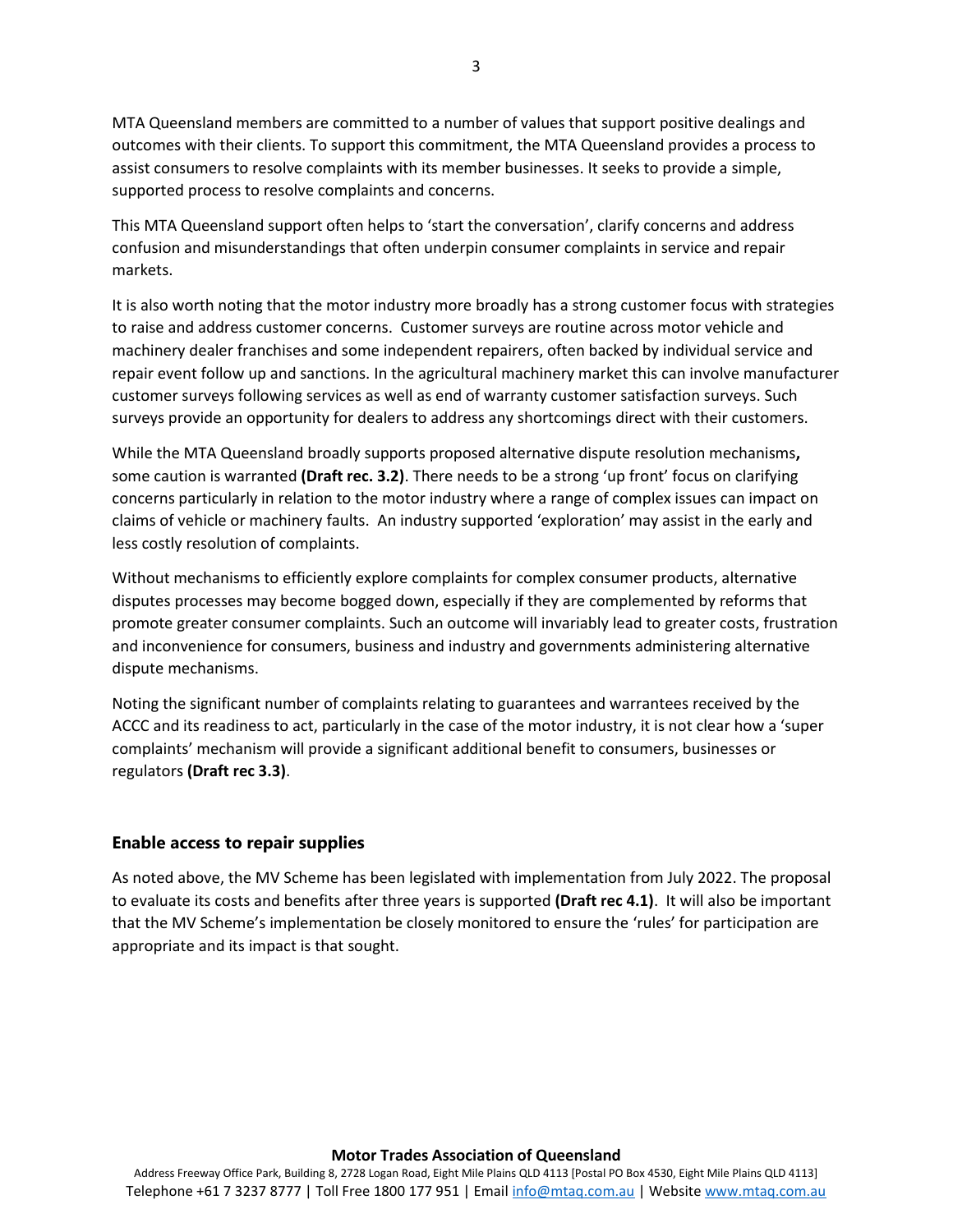Advice from members indicates the importance of ensuring those businesses gaining access to diagnostic and service and repair information through the MV Scheme have the appropriate skills and expertise to act on this information and to address faulty repairs or service vehicles. That is, they are appropriately credentialled. Members are concerned about the damage poorly skilled, experienced or equipped repairers could do to complex machinery and the 'rebound' on dealers, particularly during the warranty period.

This is particularly the advice from MTA Queensland members in the agricultural machinery and repair market where the consequences of repair and service 'failures' can be very significant. These failures not only have financial implications but can extend to significant workplace health and safety concerns.

MTA Queensland members operating in this market expressed concern at the current level of 'reworks' required where repairs and services are undertaken without the appropriate skills and knowledge. Extension of the MV Scheme, as proposed in the ACCC report, would need to particularly consider ensuring those accessing the Scheme have appropriate credentials.

Advice from members indicate there is a readily available OEM and aftermarketparts availability across the motor vehicle and machinery markets. The costs and benefits of extending the positive obligation in the motor industry (presumably) through the MV Scheme to cover parts and tools is less apparent **(Info request 4.1, 4.2).** It would be prudent to understand the operations and impact of the MV Scheme before extending its coverage in this regard.

Noting the work underway to introduce the MV Scheme, and the need to ensure appropriate credentialling to access it, MTA Queensland does not believe additional 'fair use' or 'fair dealing' measures are warranted for the motor industry at this time **(Info request 5.1)**. The review of the MV Scheme's effectiveness should be undertaken before such measures are considered.

## **Ensure warranties do not impede independent repair**

Noting the report's detailing of the relatively high proportion of warranty and guarantee consumer complaints in the motor vehicle market, the MTA Queensland welcomes the consideration of proposals that respond to this issue. It is in no one's interest for a significant level of complaints to arise and not be resolved satisfactorily.

To some extent, of course, a heightened level of consumer complaint may be expected as warranties, particularly for (high cost) passenger vehicles, are extended and become part of the new vehicle 'package'.

As noted above, motor vehicles and machinery are complex products, and increasingly so given advances in technology and regulatory requirements. The consequences of poorly performed service and repairs work can be catastrophic, particularly in the agricultural machinery market where machine costs can be very substantial and the impact on productivity, lives and livelihoods equally so.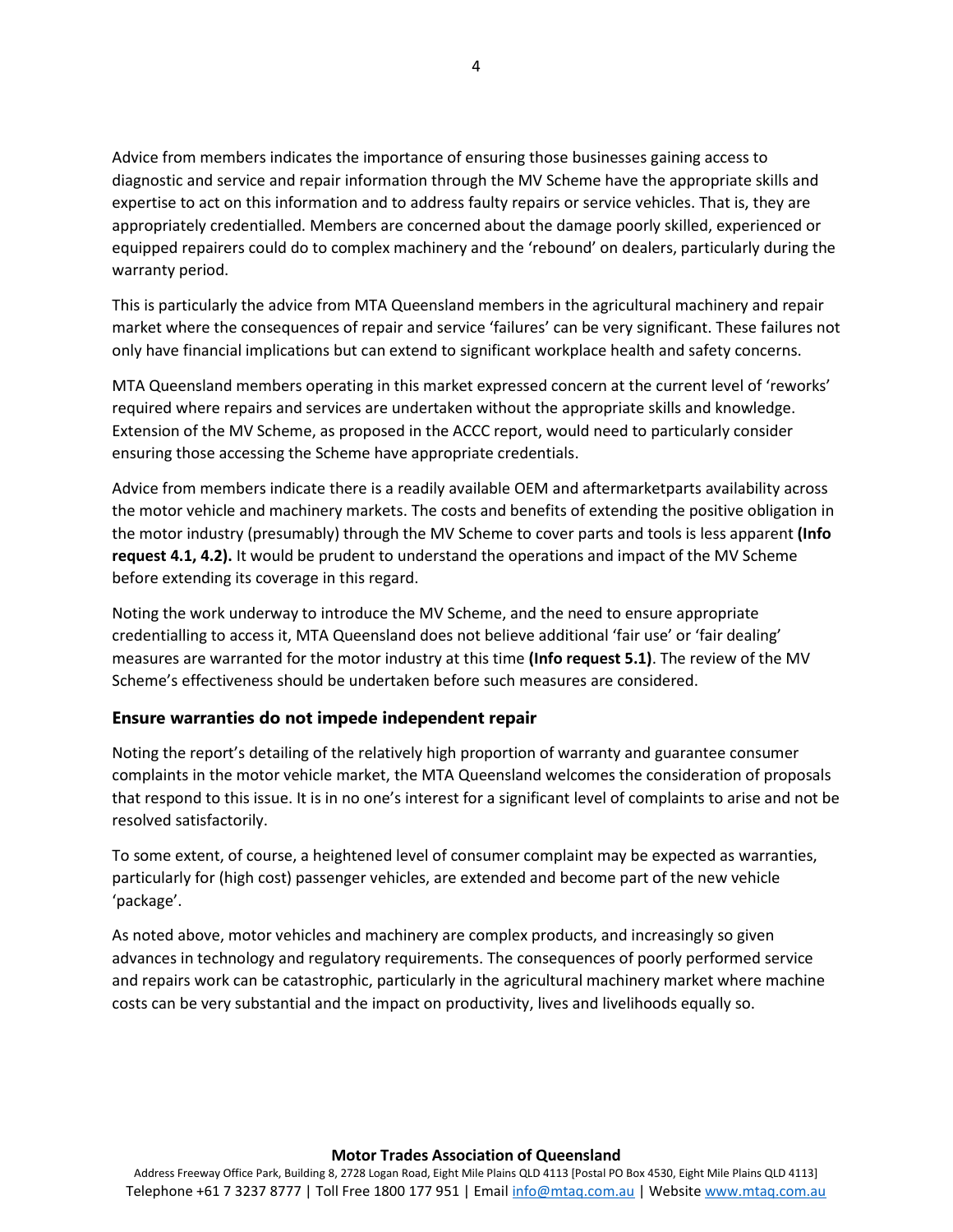Manufacturers and dealers invest heavily in the infrastructure and skills to support high-quality service and repair activities. Likewise, many reputable independent service and repair businesses devote significant resources to ensuring up to date knowledge and skills. Through its Registered Training Organisation, the MTA Institute, MTA Queensland assists the industry to develop these skills and expertise.

So, while MTA Queensland supports additional text in warranties to inform consumers that consumer guarantees do not require authorised repair or spare parts, it is also important that consumers understand their responsibilities, as well as rights, in exercising their service or repair choices **(Draft rec 4.2)**. For high-cost and complex goods, especially, consumers need to satisfy themselves their chosen repair or service business has the necessary infrastructure, expertise and skills to complete the required works and the 'back-up' to respond to faulty repairs or service. This responsibility also needs to be highlighted in any proposed additional warranty text.

MTA Queensland has a similar view in relation to prohibiting warranty exclusion terms that require the use of authorised repairers or spare parts **(Info request 4.3)**. MTA Queensland supports competent, qualified repairers using OEM equivalent aftermarket components accessing this market. Once again, consumers need to be aware of their responsibilities in exercising their choice of repairer or spare parts.

It is worth noting that the report finds such terms are not generally a feature of motor vehicle manufacturer warranties.

The action for the ACCC to develop guidance materials to assist purchasers of agricultural machinery outlined in the ACCC report may be worth consideration for a broader application to high-cost or complex products including motor vehicles. Such material could include this broader perspective on consumer rights and responsibilities in exercising service and repair decisions.

### **MTAQ Background**

The Motor Trades Association of Queensland (MTA Queensland) is the peak body representing the interests of employers in the retail, repair, and service sectors of Queensland's automotive industry. MTA Queensland has been performing its vital representative role for the automotive industry since 1929. In Queensland there are some 15,500 automotive businesses employing more than 90,000 people, that generate more than \$20 billion annually. The Association represents and promotes issues of relevance to all levels of government. In 2019 MTA Queensland was announced as an ABA100 winner in The Australian Business Awards and a finalist in the Lord Mayor's Business Awards, for Business Innovation.

The MTA Institute (RTO 31529) is the leading automotive training provider in Queensland offering nationally recognised training, covering technical, retail and the aftermarket sectors of the automotive industry. The MTA Institute is the largest independent automotive training provider in Queensland, employing experienced trainers who are geographically dispersed from Cairns to the Gold Coast and Toowoomba to Emerald.